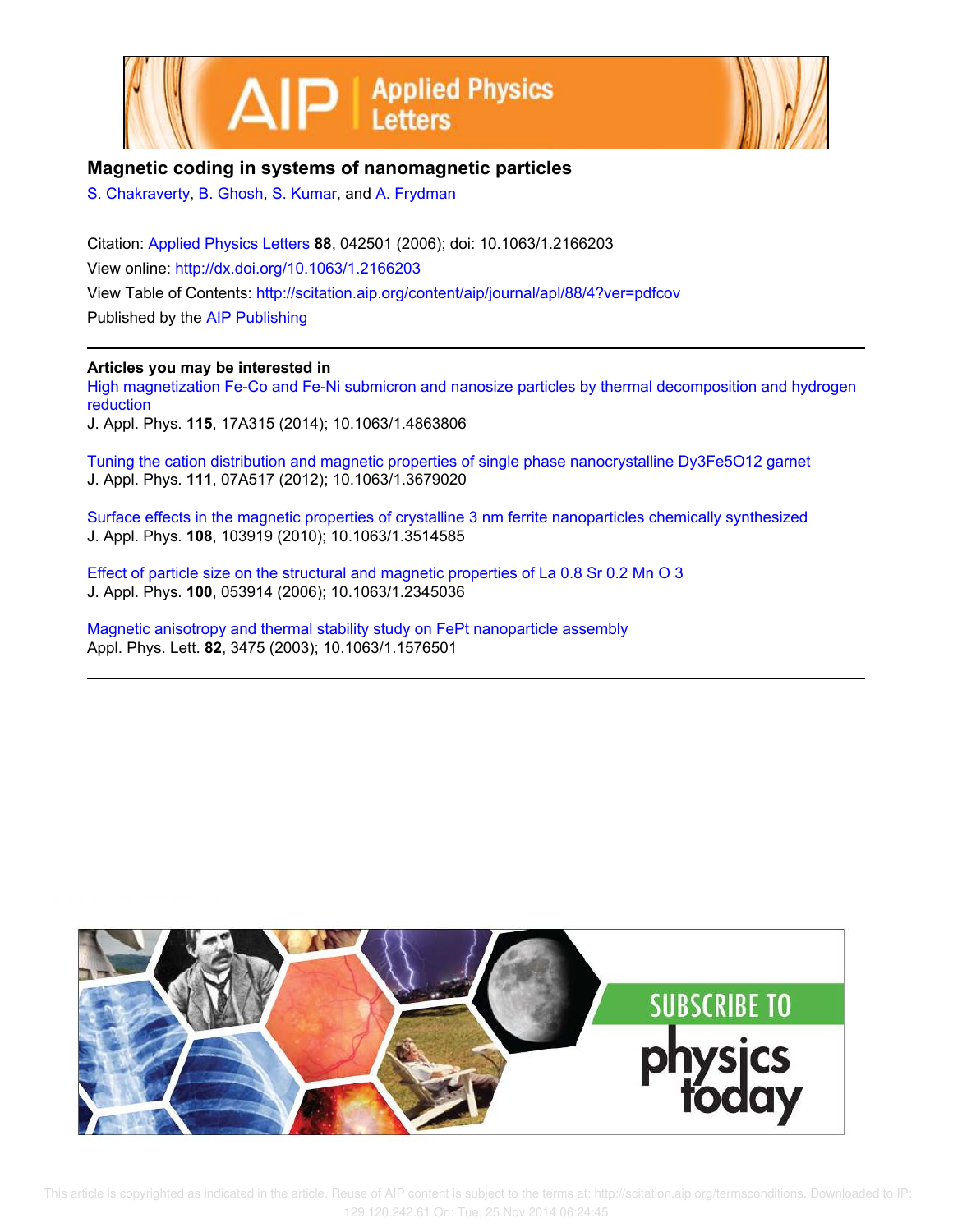# **Magnetic coding in systems of nanomagnetic particles**

#### S. Chakraverty

*Nanoscience Unit, S. N. Bose National Center for Basic Sciences, Block-JD, Sector-III, Salt Lake, Kolkata 700098, India*

#### B. Ghosh

*Department of Physics, University of Calcutta, 92, A.P.C. Road, Kolkata 700009, India*

#### S. Kumar

*Department of Physics, Jadavpur University, Kolkata 700032, India*

### A. Frydman<sup>a)</sup>

*Department of Physics, Bar Ilan University, Ramat Gan 52900, Israel*

Received 3 June 2005; accepted 23 November 2005; published online 23 January 2006-

Nanomagnetic systems show exotic memory effects in the dc magnetization as a function of temperature. We present magnetization measurements on systems of nanomagnetic particles that show that such systems store the memory of either decrease or increase of magnetic field enabling a magnetic "coding" of "0"s and "1"s. Application of a field larger than a critical field,  $H^*$  erases the memory effects. We show that this behavior can be explained by a wide distribution of grain sizes having different blocking temperatures. The effect can be used as a tool for measuring spacial and temporal magnetization changes of a magnetic surface. © *2006 American Institute of Physics*. [DOI: 10.1063/1.2166203]

Magnetic nanoparticles are gaining increasing interest due to their vast technological potential as magnetic based nanoelectronic devices. $1-6$  One of the exotic phenomena observed in systems of single domain magnetic nano-particles is a history-dependent magnetic memory in the dc magnetization of the system as a function of temperature.<sup>7,9–11</sup> Starting at high temperature, the system is steadily cooled in a small magnetic field, *H*, and the magnetization, *M*, measured as a function of temperature. At intermediate temperatures the cooling is arrested and the field switched off for a few hours before being restored. When the system is heated from the lowest temperature,  $M(T)$  shows wiggles at all  $T$  steps where *H* was previously switched off, apparently keeping a memory of the temperature arrests.

Two explanations have been suggested for such behavior. The first attributes the history dependent  $M(T)$  to aging and concomitant memory effects in a spin glass phase.<sup>7</sup> This explanation hinges on the frustration of the magnetic moments of the particles due to dipole-dipole interactions, giving rise to deep energy valleys trapping the system for extended times.<sup>8</sup>

An alternative origin for the memory effects is based on a broad distribution of particle size. $9-11$  The polydispersity of the particle volumes leads to a wide distribution of blocking temperatures,  $T_B$ . The memory effects are a consequence of the fact that the system is arrested at temperatures which lie between blocking temperatures of different sized particles.

In this letter, we present an experimental study of nanomagnetic systems and show that the effect of a sudden *increase* of magnetic field can also be stored in the system as long as the field is not too high. Using numerical simulations we show that this behavior is consistent with a wide distribution of particle sizes having different blocking temperatures and discuss possible applications of this effect.

The results presented in this letter were obtained on systems of  $\text{Ni}_{0.35}\text{Zn}_{0.65}\text{Fe}_2\text{O}_4$ , however similar results were obtained for systems of NiFe<sub>2</sub>O<sub>4</sub> particles embedded in a  $SiO<sub>2</sub>$ matrix<sup>9</sup> and on Ni particles embedded in a Au matrix (preparation described in Ref. 12). The  $\text{Ni}_{0.35}\text{Zn}_{0.65}\text{Fe}_2\text{O}_4$  particles were prepared by mechanical alloying processes utilizing Fritsch Planetary Mono Mill Pulverisette 6. The mean crystalline size estimated from powder x-ray diffraction analysis was 27 nm. Figure 1 depicts a transmission electron microscopy (TEM) micrograph of such a sample, exhibiting particles with sizes ranging from 10 to 100 nm.

Our experiments were carried out in accordance with the following cooling and heating protocol. At *T*=300 K a mag-



FIG. 1. TEM micrographs of  $\text{Ni}_{0.35}\text{Zn}_{0.65}\text{Fe}_2\text{O}_4$  particles with diameters ranging from 10 to 100 nm.

a)<br>Electronic mail: frydman@mail.biu.ac.il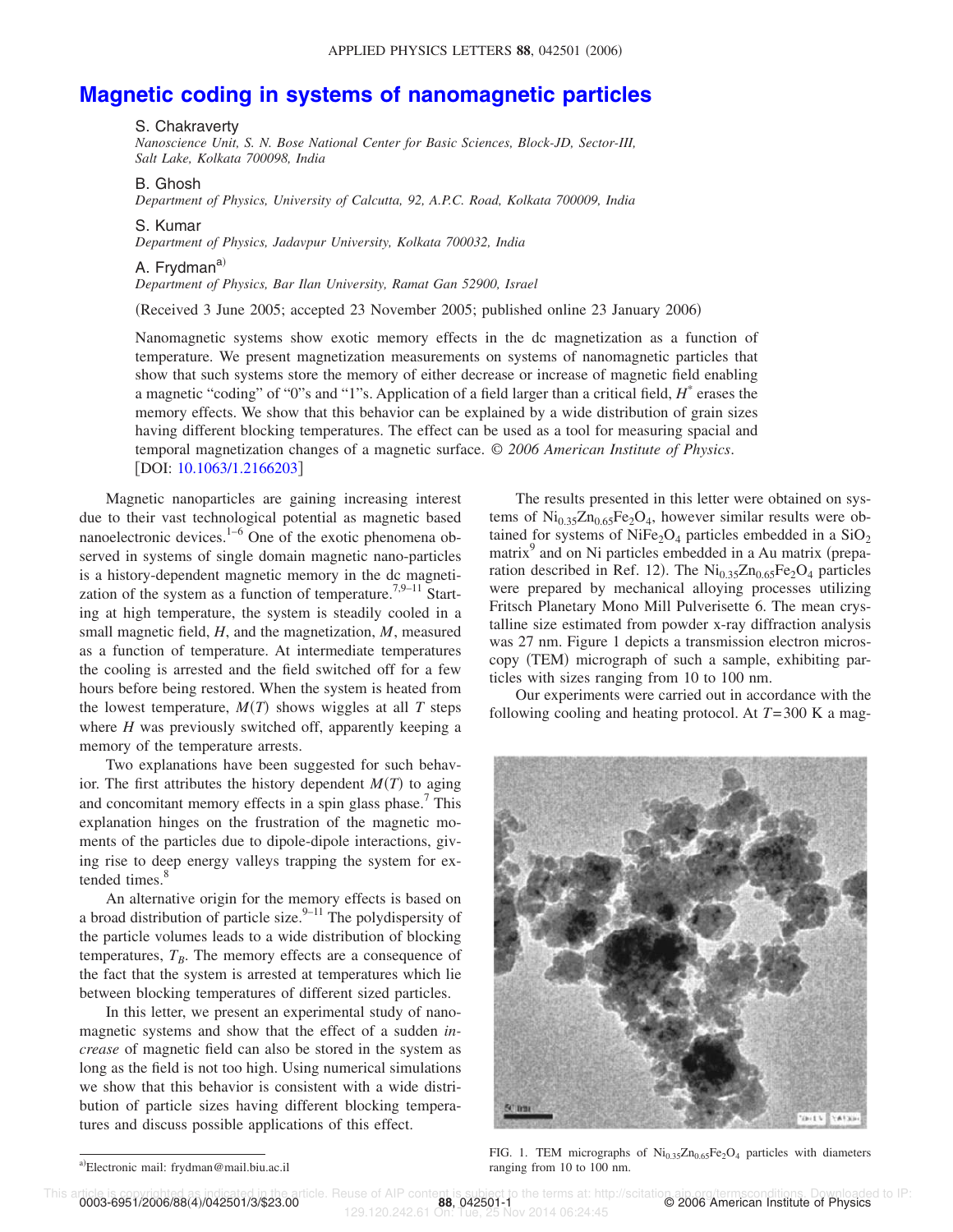netic field of *H*=50 Oe was applied and the magnetization (M) measured in a superconducting quantum interference device. Keeping the field on, the temperature  $(T)$  was lowered continuously at a rate of 2 K/min to  $T_1 < 300$  K and then the field was either switch off or increased to 400 Oe and arrested at this state for 4 h before a 50 Oe field was restored. The sample was than cooled to  $T_2 \leq T_1$  after which the field was changed again while arresting the system for 4 h. Finally, the field was changed back to 50 Oe and the sample was cooled to a minimal temperature of 10 K. The system was then heated back to room temperature in the presence of  $H=50$  Oe and the heating profile of  $M(T)$  was monitored. Results for different changes of magnetic field are summarized in Fig. 2. It is seen that the heating  $M(T)$  curve detects both decreasing and increasing magnetic field changes which occur during the cooling protocol. Hence, it is possible to code binary numbers like 0 and 1 by defining the "*H* decrease" as 0 and "*H* increase" as 1. These can be decoded by heating the system at a constant rate in presence of a constant magnetic field.

The ability to store the information of many changes is restricted to small magnetic fields. If a field above a critical value,  $H^*$  is applied, it erases the memory effects of the smaller *H* changes. An example is shown in Fig. 3 where applying a magnetic field of 800 Oe results in erasing the fingerprint of a previous magnetic field change.

The observed behavior is naturally understood on the basis of the wide size distribution of particles. Due to the polydispersity, the system contains a wide distribution blocking temperatures,  $T_B$ . Thus, for each arrested temperature some of the particles are superparamagnetic while others are blocked. An increase or decrease of magnetic field will be imprinted in large grains but not in small ones since upon restoring the field (after arrestment), the small particles will show facile response while the large ones will not. Further cooling of the sample causes the magnetization in the small particles to increase with temperature while *M* in the large one will remain almost constant. As *T* is increased again, *M* for small particles decreases while for large particles it initially increases before dropping off at  $T > T_B$ . Due to the wide size distribution, any arresting temperature will correspond to a  $T_B$  of some particles, hence, the  $M(T)$  during heating will show wiggles at the cooling arrested temperatures, thus mimicking the cooling curve and "remembering" the arrested temperatures. This explanation is not related to complex spin-glass type interactions and applies for noninteracting single-domain magnetic particles.

The earlier reasoning applies only if the *H* is not too large. If the applied field is large enough to flip all (or most) of the particles, it will erase the previous imprinted memory. In order to understand this we consider, for simplicity a system of magnetic nanoparticles having three distinct volumes  $V_1 < V_2 < V_3$  corresponding to three blocking temperatures  $T_{B1} < T_{B2} < T_{B3}$ . During the cooling process the system is arrested at two temperatures,  $T_1$  and  $T_2$  so that  $T_{B1} < T_1 < T_{B2} < T_2 < T_{B3}$ . Arresting the system at  $T_2$  and changing the magnetic field causes the signature of the change to be imprinted only in the largest particles,  $V_3$ . Further cooling the sample does not cause magnetic changes in these particles which are blocked in this temperature range, neither does a mild magnetic field change at  $T_1$  which will give rise to a memory sign imprinted in  $V_2$  particles. How-<br>This aricle is copyrighted as indicated in the article, Heuse of AIP content is subject to the terms at http://scitation.aip.grg/termsconditions. Cownloaded to



FIG. 2.  $M(T)$  curves while cooling (open circle) and heating (solid circle) of the nanomagnetic particle systems at 50 Oe. During the cooling process the following magnetic fields changes were performed: At 40 K a 400 Oe is applied and at  $24$  K the field is switched off (top panel), at  $50$  K the field is switched off and at 30 K a 400 Oe field is applied (middle panel), a 400 Oe field is applied both at 50 and at 30 K (bottom panel). Note that the heating curves show different wiggles for the increase or decrease of magnetic field during the cooling process.

flip the spins of  $V_3$  that were blocked at  $T_2$ , the magnetic state of the large particles will change even at temperatures well below their blocking temperature. In such a case, the memory imprinted at  $T_2$ , is erased.

In order to simulate the coding curve we considered a system of magnetic nanoparticles having a tetramodal distribution (four distinct particle sizes). We used a two state rate equation assuming the anisotropy energy is large enough than the thermal fluctuation to be in Kramers regime. For simplicity we also assumed that the magnetic field is applied